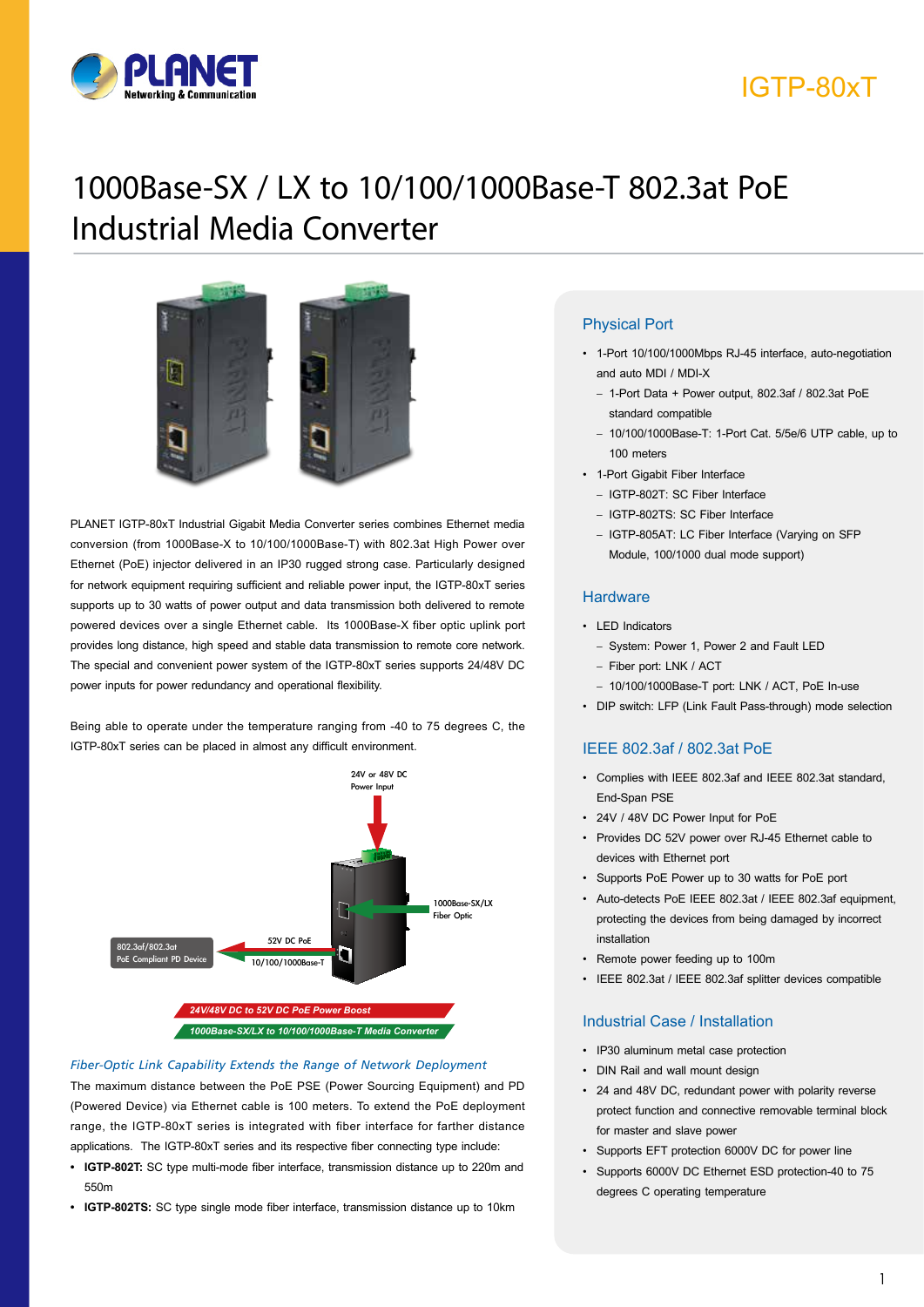

**• IGTP-805AT:** SFP slot supporting 100Base-FX / 1000Base-X Multi / Single Mode SFP module, transmission distance up to 120km (Varying on SFP module)

With the long fiber distance support, the IGTP-80xT series still sustains the transmission performance as high as 1000Mbps. It works in high performance Store and Forward mechanism, and also can prevent packet loss with IEEE 802.3x Flow Control and the LFP (Link Fault Pass-through function) function in the DIP Switch design. Furthermore, it can immediately alarm the administrators the issue from the link media and provide efficient solution to monitoring the network power usage.

#### *Plug and Play High Power Sourcing Solution*

Complying with the brand-new IEEE 802.3at High Power over Ethernet technology, the IGTP-80xT series provides up to 30 watts of output power that doubles PoE power, more than the conventional 802.3af PoE currently. It is also backward compatible with 802.3af PoE standards to allow users to flexibly deploy standard and high powered devices simultaneously with no need of software configuration. With data and Power over Ethernet from one unit, the IGTP-80xT series can reduce cable deployment and eliminate the need for dedicated electrical outlets on the wall, ceiling or any unreachable place.

#### *Convenient and Reliable Power System*

To facilitate the 802.3at High Power PoE usage with commonly used 24V DC or 48V DC power input for transportation and industrial-level applications, the IGTP-80xT series adapts 24/48V to 52V power boost technology to solving power source issue without the need for special power supplies. The IGTP-80xT series provides an integrated power supply with a wide range of voltages (24V / 48V DC) for worldwide operability. It also provides dual-redundant, reversible polarity 24V / 48V DC power supply inputs for high availability applications.

#### *Environmentally Hardened Design for Industrial PoE Networks*

The IGTP-80xT series is specifically designed with durable components and strong housing case to operate reliably in electrically harsh and climatically demanding environments like plant floors or curbside traffic control cabinets. The IGTP-80xT series is packaged in a compact, IP30 rugged strong case that allows either DIN-Rail or wall mounting to have the efficient use of cabinet space. With IP30 rugged strong case protection and PoE design, the IGTP-80xT series is ideal for service providers, campuses and public areas to deploy the PoE wireless access points, IP cameras or IP phones in any places easily and efficiently with cost-effectiveness. It can also operate in wide temperature range of -40 to 75 degrees C, so it can be placed in almost any location.

### **Applications**

#### *Flexible and User-friendly PoE Deployment with Gigabit Fiber Extension*

For the places difficult to find the power outlet, the IGTP-80xT series provides the easiest way to power network equipment such as PTZ (Pan, Tilt & Zoom) IP cameras, speed dome IP cameras, color touch-screen VoIP telephones, multi-channel (IEEE 802.11a/b/g/n) wireless LAN access points and other network devices that need higher power to function normally. For instance, users can flexibly install the security IP camera, wireless access point and other IEEE 802.3at / IEEE 802.3af compliant network equipment in the public areas such as stations, freeways, airports and campuses for surveillance and wireless roaming needs.

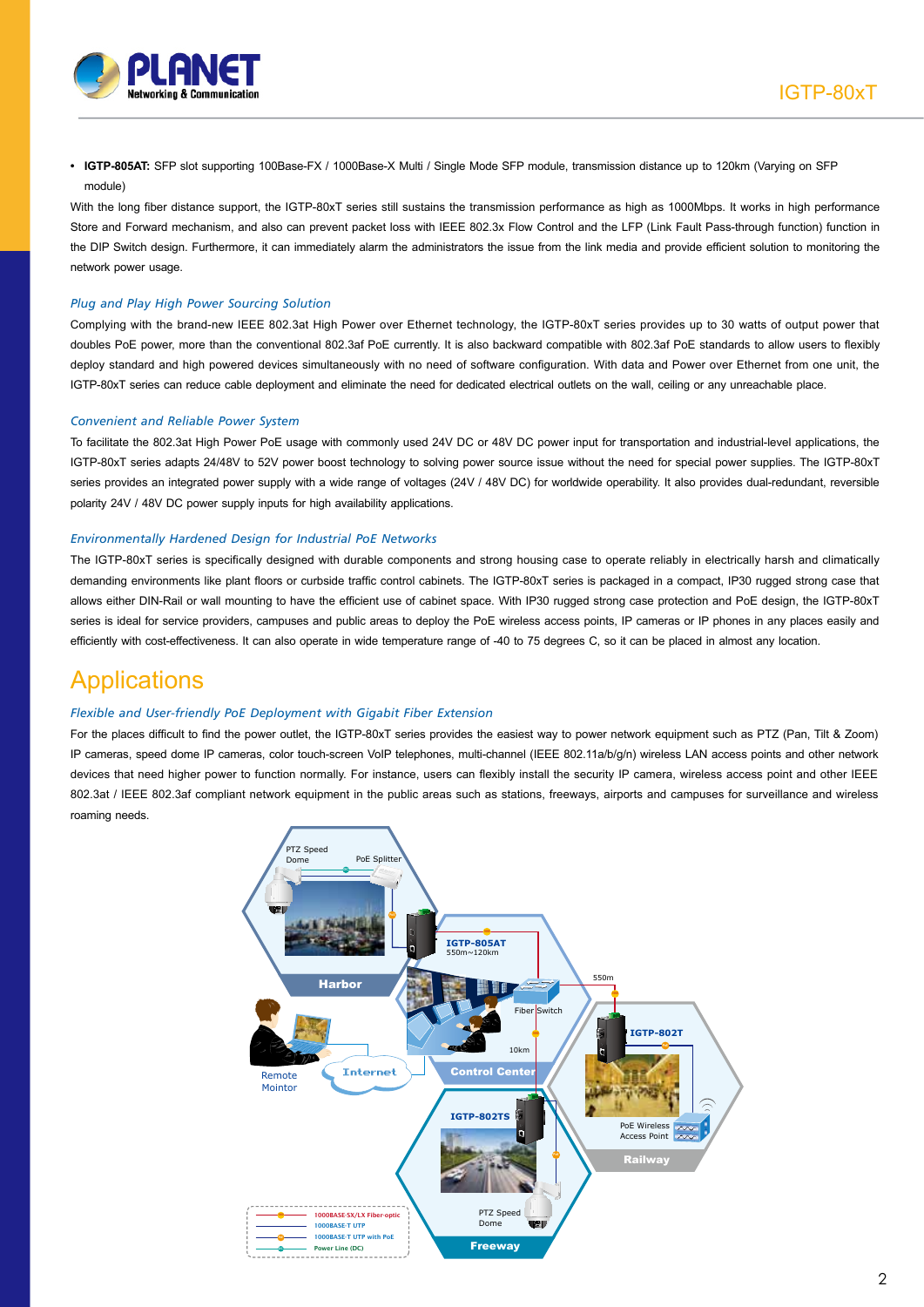



## **Specifications**

| <b>Hardware Specifications</b>  |                                                                                                                                                                    |
|---------------------------------|--------------------------------------------------------------------------------------------------------------------------------------------------------------------|
| 10/100/1000Base-T Port          | 1-Port RJ-45 interface, auto-negotiation and auto MDI / MDI-X                                                                                                      |
| 1000Base-X Fiber Interface      | <b>IGTP-802T: SC</b><br><b>IGTP-802TS: SC</b><br>IGTP-805AT: SFP (LC)                                                                                              |
| <b>Fiber Cable</b>              | IGTP-802T:<br>Multi-mode: 50/125µm or 62.5/125µm optic fiber<br><b>IGTP-802TS:</b><br>Single-mode: 9/125µm optic fiber<br><b>IGTP-805AT:</b><br>Vary on SFP Module |
| Cable Distance                  | IGTP-802T: 220m / 550m<br>IGTP-802TS: 10km<br>IGTP-805AT: Vary on SFP Module                                                                                       |
| <b>Optical Frequency</b>        | IGTP-802T: 850nm<br>IGTP-802TS: 1310nm<br>IGTP-805AT: Vary on SFP Module                                                                                           |
| Launch Power                    | IGPT-802T:<br>Max. -4dBm<br>Min. - 9.5dBm<br><b>IGTP-802TS:</b><br>Max. -3dBm<br>Min. - 9.5dBm<br><b>IGTP-805AT:</b><br>Vary on SFP Module                         |
| <b>Receive Sensitivity</b>      | IGTP-802T: -13.5dBm<br>IGTP-802TS: -14.4dBm<br>IGTP-805AT: Vary on SFP Module                                                                                      |
| Maximum Input power             | IGTP-802T: -18dBm<br>IGTP-802TS: -20dBm<br>IGTP-805AT: Vary on SFP Module                                                                                          |
| IEEE 802.3at / 802.3af PoE Port | 1, End-Span, 1/2(+), 3/6(-)                                                                                                                                        |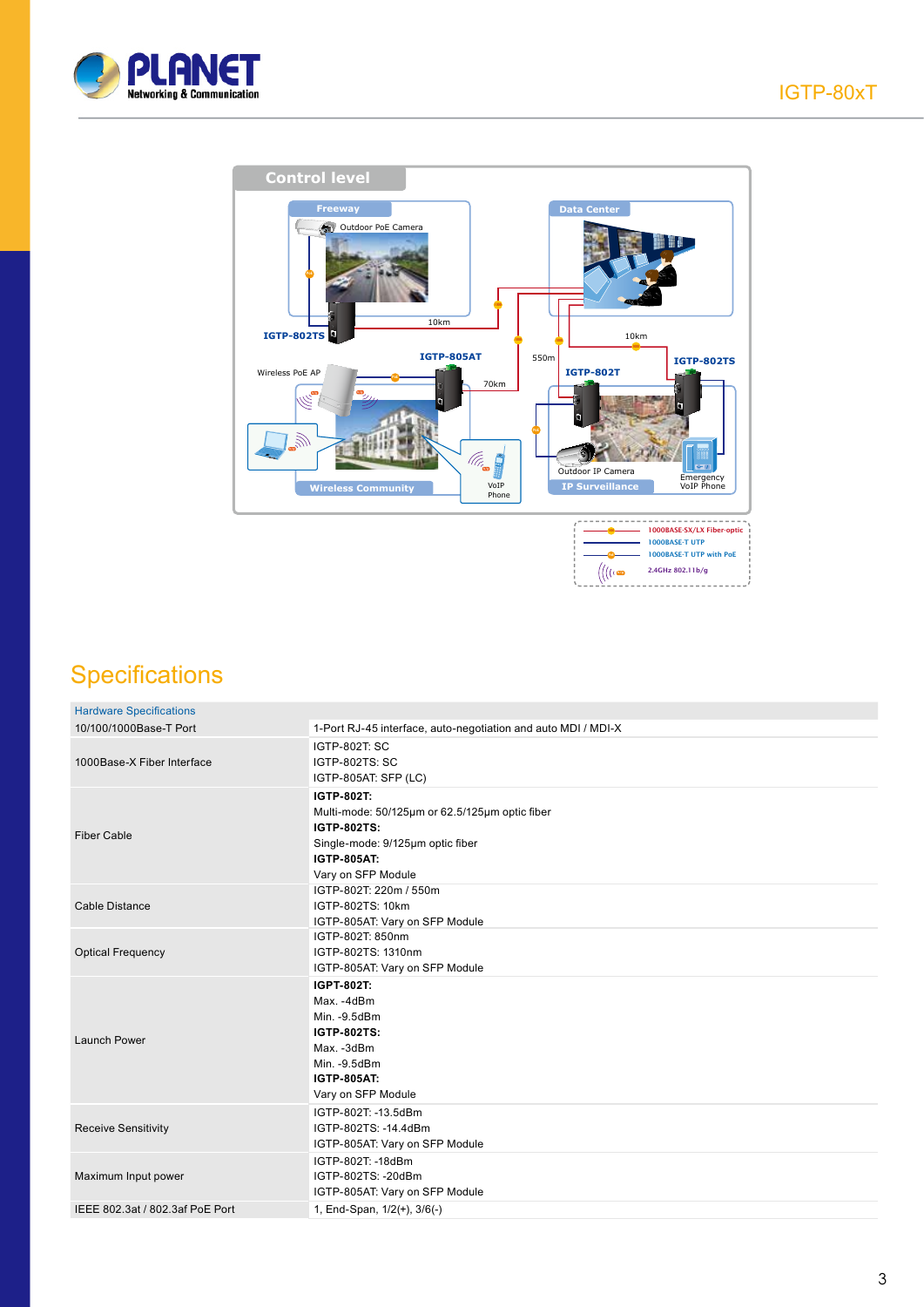

| <b>LED</b> Indication               | System:<br>Power 1, Power 2 and Fault LED (Green)<br>Fiber port:<br>LNK / ACT (Green)<br>10/100/1000Base-T port:<br>LNK / ACT, PoE In-use (Green / Orange)                                                                                          |
|-------------------------------------|-----------------------------------------------------------------------------------------------------------------------------------------------------------------------------------------------------------------------------------------------------|
| Link Fault Pass-through DIP Switch  | ON / OFF                                                                                                                                                                                                                                            |
| <b>Flow Control</b>                 | Back pressure for half duplex, IEEE 802.3x Pause Frame for full duplex                                                                                                                                                                              |
| <b>Maximum Frame Size</b>           | 9216 bytes                                                                                                                                                                                                                                          |
| <b>Power Requirements</b>           | 24V DC or 48V DC, redundant power with polarity reverse protect function                                                                                                                                                                            |
| Enclosure                           | IP30 aluminum metal case                                                                                                                                                                                                                            |
| Dimensions (W x D x H)              | 135 x 87 x 32mm                                                                                                                                                                                                                                     |
|                                     | IGTP-802T / IGTP-802TS: 510g                                                                                                                                                                                                                        |
| Weight                              | IGPT-805AT: 500g                                                                                                                                                                                                                                    |
| Installation                        | DIN rail kit and wall mount ear                                                                                                                                                                                                                     |
| <b>ESD Protection</b>               | 6KV DC                                                                                                                                                                                                                                              |
| <b>EFT Protection</b>               | 6KV DC                                                                                                                                                                                                                                              |
| Alarm                               | Provides one relay output for power fail<br>Alarm Relay current carry ability: 1A @ DC 24V                                                                                                                                                          |
| Speed                               | Twisted-pair:<br>10/20Mbps for Half / Full-Duplex, 100/200Mbps for Half / Full Duplex<br>1000/2000Mbps for Full Duplex<br>Fiber-Optic:<br>200Mbps / 2000Mbps for Full-Duplex                                                                        |
| <b>Network Cables</b>               | 10/100/1000Base-T:<br>2-Pair UTP Cat. 3, 4, 5, 5e, 6 (Maximum 100 meters)<br>EIA / TIA-568 100-ohm STP (Maximum 100 meters)<br>100Base-FX / 1000Base-SX / LX:<br>Multi-mode: 50/125µm or 62.5/125µm optic fiber<br>Single-mode: 9/125µm optic fiber |
| Power Consumption                   | 24V: 33 watts / 112BTU, 48V: 31 watts / 105BTU (With PoE)                                                                                                                                                                                           |
| <b>Power over Ethernet</b>          |                                                                                                                                                                                                                                                     |
| PoE Standard                        | IEEE 802.3af / 802.3at High Power over Ethernet / PSE                                                                                                                                                                                               |
| PoE Power Supply Type               | End-Span                                                                                                                                                                                                                                            |
| PoE Power Output                    | 52V DC. 15.4 watts<br>52V DC. 30 watts                                                                                                                                                                                                              |
| Power Pin Assignment                | $1/2(+)$ , $3/6(-)$                                                                                                                                                                                                                                 |
| <b>Standards Conformance</b>        |                                                                                                                                                                                                                                                     |
| <b>Standards Compliance</b>         | IEEE 802.3 10Base-T Ethernet<br>IEEE 802.3u 100Base-TX / FX Fast Ethernet<br>IEEE 802.3ab 1000Base-T Gigabit Ethernet<br>IEEE 802.3z 1000Base-SX / LX Gigabit Ethernet<br>IEEE 802.3x Full-Duplex Flow Control                                      |
| <b>Regulation Compliance</b>        | FCC Part 15 Class A, CE                                                                                                                                                                                                                             |
| <b>Stability Testing</b>            | IEC60068-2-32(Free fall)<br>IEC60068-2-27(Shock)<br>IEC60068-2-6(Vibration)                                                                                                                                                                         |
| <b>Environmental Specifications</b> |                                                                                                                                                                                                                                                     |
| Temperature                         | Operating: -40~75 degrees C<br>Storage: -40~75 degrees C                                                                                                                                                                                            |
| Humidity                            | Operating: 5~90% (non-condensing)<br>Storage: 5~90% (non-condensing)                                                                                                                                                                                |